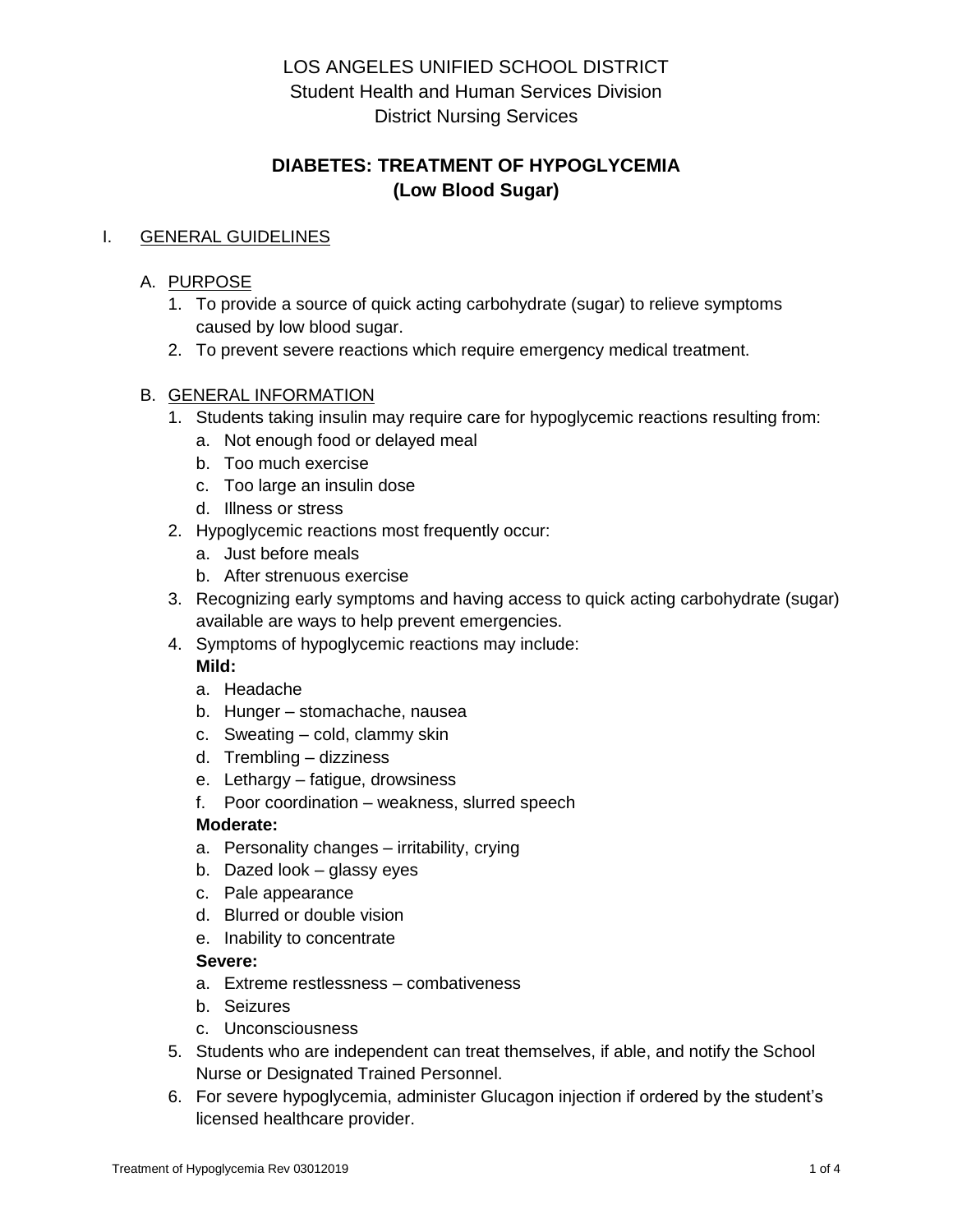### D. PERSONNEL

- 1. Licensed Nursing Provider or School Physician
- 2. School personnel designated by the Site Administrator trained and supervised directly or indirectly by the School Nurse.

### E. EQUIPMENT

Provided by Parent (request parent to replenish used supplies as needed)

- 1. Source of sugar 15 grams of simple carbohydrates
	- a. Glucose tablets (approximately 3 to 5)
	- b. 4 ounces 100% juice
	- c. 4 ounces regular soda
	- d. Sugar packets (3 teaspoons needed) with water
- 2. Source of instant glucose (for moderate reaction when child is lethargic)
	- a. 10-15 grams of glucose gel
	- b. Cake writing gel (at least 15 grams)
- 3. If the next meal is more than 1 hour away, provide a snack with carbohydrates or see Healthcare Provider orders.
	- a. 6 saltine crackers
	- b. 3 graham crackers square
	- c. 1 slice bread
	- d. 8 ounces fat free or 1% milk

#### II. PROCEDURE FOR TREATMENT OF HYPOGLYCEMIA

| <b>ESSENTIAL STEPS</b>                                                                                                                                                       | <b>KEY POINTS AND PRECAUTIONS</b>                                                                                                                            |
|------------------------------------------------------------------------------------------------------------------------------------------------------------------------------|--------------------------------------------------------------------------------------------------------------------------------------------------------------|
| 1. Determine that student has symptoms of<br>hypoglycemic reaction or blood sugar is<br>below 70 or as ordered by the healthcare<br>provider.                                | When in doubt, treat as hypoglycemic reaction.<br>The immediate effects of low blood glucose can<br>be more detrimental than those of high blood<br>glucose. |
| 2. Give appropriate amount of quick acting<br>sugar (see above).                                                                                                             | The symptoms usually improve within 5-10<br>minutes after the administration of sugar.                                                                       |
| 3. Recheck blood sugar in 15 minutes. If blood<br>glucose remains below 70 or symptoms<br>persist, repeat source of sugar.                                                   | If symptoms persist or blood glucose remains<br>below 70 after the 3 <sup>rd</sup> testing, call the school<br>nurse and parents.                            |
| 4. When symptoms have subsided, and blood<br>glucose is 70 and above and meal is more<br>than an hour away, give appropriate snack or<br>follow Healthcare Provider's order. |                                                                                                                                                              |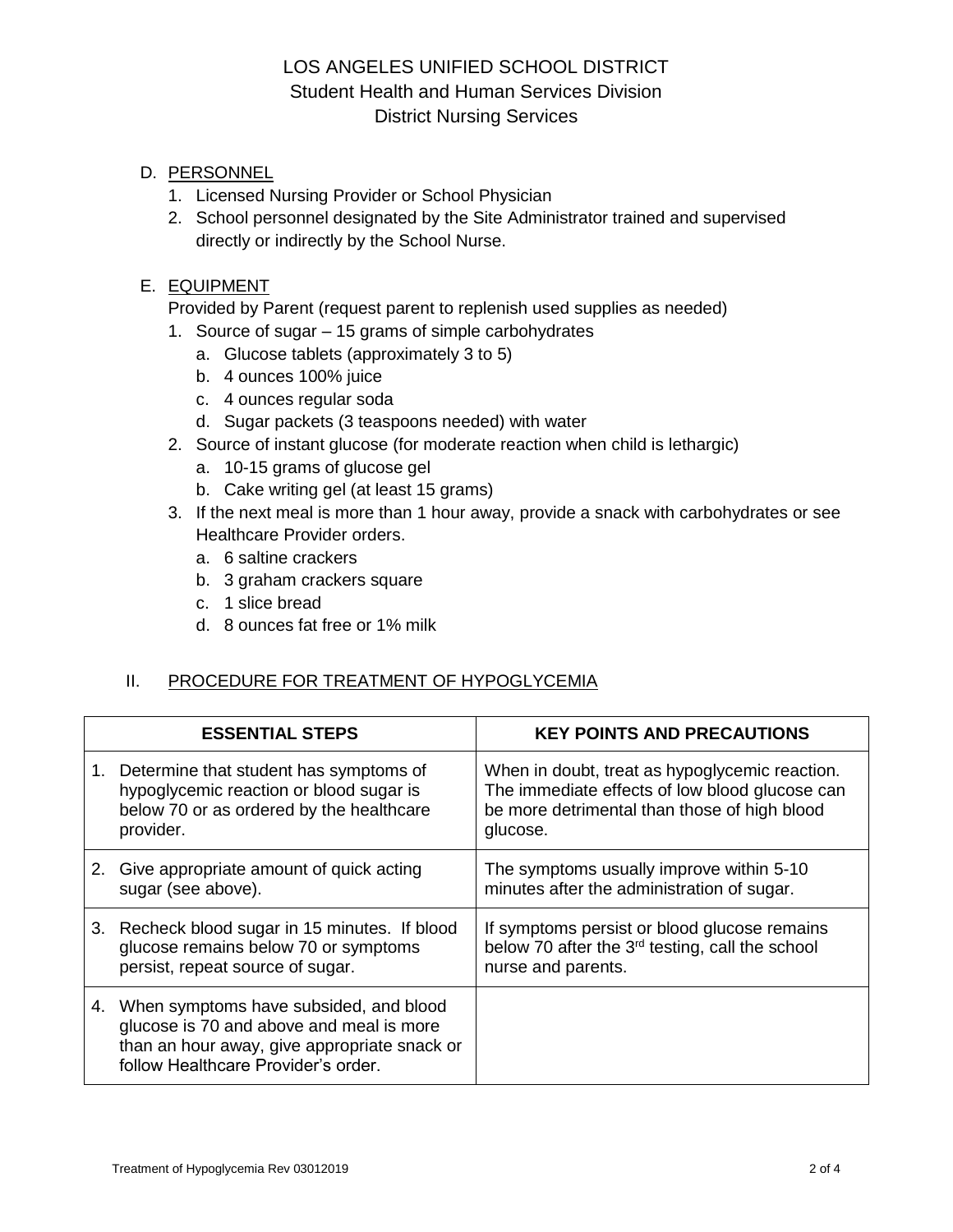|    | <b>ESSENTIAL STEPS</b>                                                                                                                                                                                                                                                                                                                                                                                           | <b>KEY POINTS AND PRECAUTIONS</b>                                                                                                                                    |
|----|------------------------------------------------------------------------------------------------------------------------------------------------------------------------------------------------------------------------------------------------------------------------------------------------------------------------------------------------------------------------------------------------------------------|----------------------------------------------------------------------------------------------------------------------------------------------------------------------|
|    | 5. If student presents with moderate symptoms<br>but remains conscious, apply glucose gel in<br>side of the mouth (cheeks), if provided.<br>Massage the area.                                                                                                                                                                                                                                                    | Massage helps absorption of sugar.                                                                                                                                   |
| 6. | If symptoms persists and/or student does not<br>respond to above, initiate appropriate<br>emergency procedures.<br>a. CALL PARAMEDICS - 911<br>b. If student begins to lose consciousness or<br>is having a seizure, initiate Glucagon<br>Injection Protocol if ordered by students<br><b>Healthcare Provider</b><br>c. Position student on side and maintain<br>open airway throughout emergency<br>procedures. | <b>Notify School Nurse and Parents</b><br>Do not give anything by mouth to a student who<br>is unconscious or having a seizure.<br>Minimizes the risk of aspiration. |
|    | 7. Document electronically. If not available use<br>Nursing Protocol Log indicating:<br>a. Time of the event<br>Signs and symptoms observed<br>b.<br><b>Blood Glucose test results</b><br>$\mathbf{C}$ .<br>d. Action taken<br>e. Response of student<br>f.<br>If 911 is activated, complete iStar.                                                                                                              | Site administrator or School Nurse complete<br>iStar. School Nurse to document in Welligent.                                                                         |

APPROVED: March 1, 2019

Date ML

Rosina Franco, MD Senior Physician, Student Medical Services

Ron Tanimura, Ed.D Director, Student Medical Services

Sosse Bedrossian, MSN, MA, RN, FNP Director, District Nursing Services